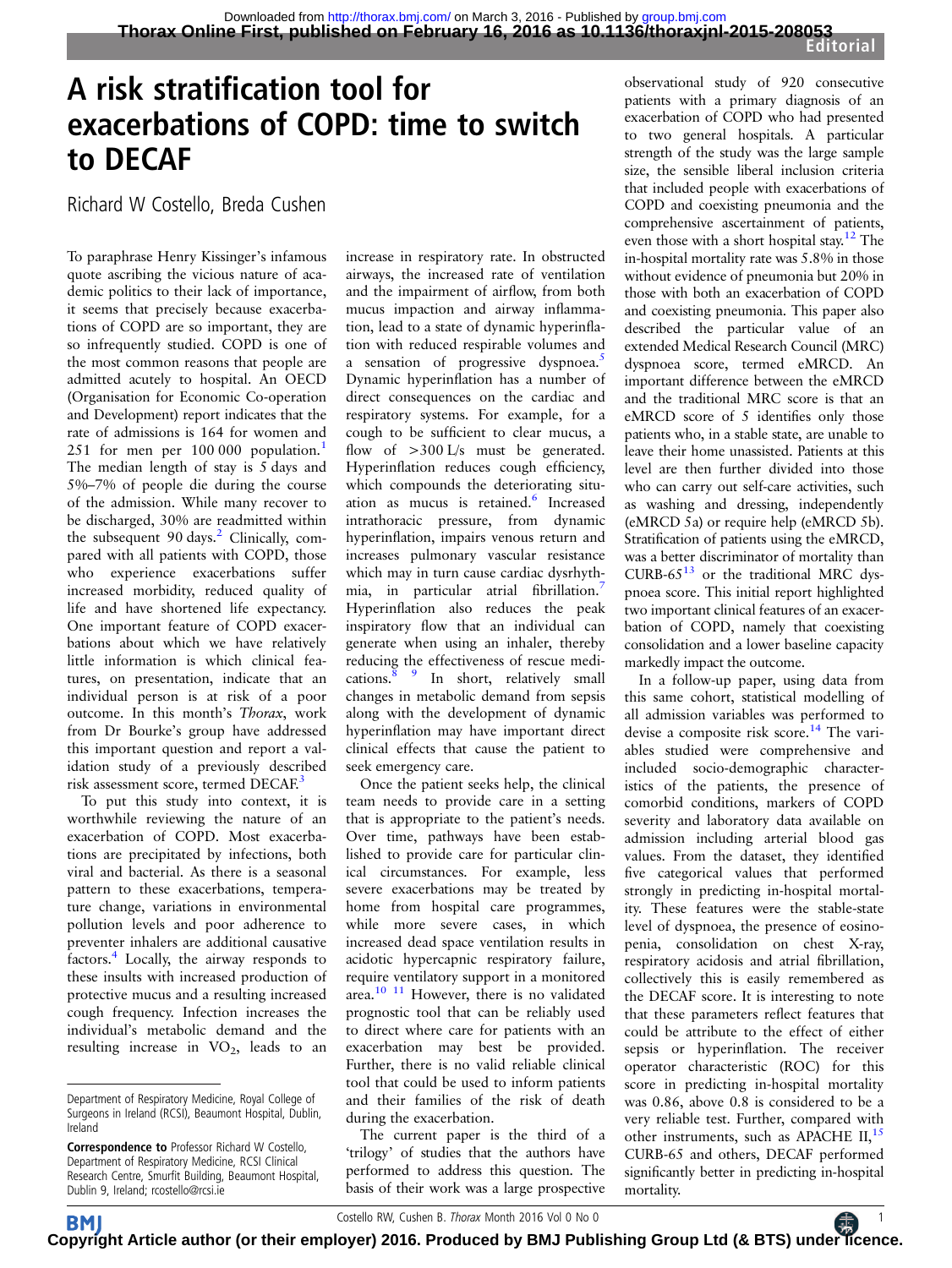## <span id="page-1-0"></span>Editorial

A clinical prognostic tool requires robust validation in an independent group of patients and in their current paper, Echevarria and colleagues have performed a validation of the DECAF score.<sup>3</sup> A new cohort of 880 patients from the original two hospitals and an independent cohort of 845 patients who were admitted with an exacerbation of COPD to four additional hospitals were included, giving a total cohort of 1725. In this study, the ROC for predicting in-hospital mortality was 0.82, similar to the original baseline study, an important confirmatory finding. A particular strength of this cohort is that it is representative of the national population with a wide geographical spread including urban and semirural populations. The overall mortality rate, 7.7%, was similar to that reported in the 2008 British Thoracic Society COPD audit<sup>16</sup> although slightly higher than that reported from the 2014 audit,  $17\quad 4.3\%$ , which the authors attribute to case ascertainment and a higher proportion of patients with pneumonic exacerbations and poor baseline status in the study. The other novel feature of this study is that the large dataset permitted the authors to derive a 0–6 point prognostic scale. Those with a score of 0–1 had low mortality, while a score of ≥3 was associated with a stepwise increase in in-hospital mortality. In those with a pneumonic exacerbation, DECAF again proved to be a stronger predictor of in-hospital and 30-day mortality compared with the commonly used CURB-65. This was especially true among those patients deemed low risk by each score. The study has obvious value for clinicians in practice as a guide to triage patient care, for example to early discharge services or to more specialist care beds. Of those with a DECAF score of 5–6, 40% died in hospital with median time to death of 2 days. The DECAF may therefore also help clinicians communicate risk to patients and their families and inform healthcare managers to allocate services appropriate to patient needs.

As is the case with decaffeinated coffee, it is important to know that some things are missing from the DECAF studies. Two areas that were not assessed in the derivation of the DECAF score are variations in the quality of care and their impact on clinical outcomes. For example, the length of time that the patient spent in an inappropriate care setting, such as in the emergency department, or the inappropriate use of high-flow supplemental oxygen, both of which impact outcomes. The other is to know why patients with low DECAF scores present with an exacerbation. This may be an important point because even if a patient has a low risk of dying, the frightening symptoms of an exacerbation of COPD may be reason enough to admit the patient to hospital, where palliation of symptoms may be required. On the positive side, besides being a catchy mnemonic, DECAF, is a robust and carefully conceived clinical tool that will help guide clinicians in the management of this common condition.

Contributors Both authors contributed equally to the writing of this editorial.

Funding Health Research Board (HRB) Knowledge and Education Dissemination Scheme (2015-1631), HRB Clinician Scientist Award (2012-19) and Welcome FP7 (611223).

Competing interests None declared.

Provenance and peer review Commissioned; externally peer reviewed.

To cite Costello RW, Cushen B. Thorax Published Online First: [please include Day Month Year] doi:10.1136/thoraxjnl-2015-208053



▸ <http://dx.doi.org/10.1136/thoraxjnl-2015-207775>

Thorax 2016;0:1–2. doi:10.1136/thoraxjnl-2015-208053

#### **REFERENCES**

- OECD (2011). Health at a Glance 2011: OECD Indicators, OECD Publishing. http://dx.doi.org/ 10.1787/health\_glance-2011-en
- 2 Roberts CM, Buckingham RJ, Stone RA, et al. The UK National Chronic Obstructive Pulmonary Disease Resources and Outcomes Project--a feasibility study

of large-scale clinical service peer review. [J Eval Clin](http://dx.doi.org/10.1111/j.1365-2753.2009.01224.x) [Pract](http://dx.doi.org/10.1111/j.1365-2753.2009.01224.x) 2010;16:927–32.

- 3 Echevarria C, Steer J, Heslop-Marshall K, et al. Validation of the DECAF score to predict hospital mortality in acute exacerbations of COPD. [Thorax](http://dx.doi.org/10.1136/thoraxjnl-2015-207775) 2016;71:133–40.
- 4 Wedzicha JA. Mechanisms of chronic obstructive pulmonary disease exacerbations. [Ann Am Thorac](http://dx.doi.org/10.1513/AnnalsATS.201507-427AW) [Soc](http://dx.doi.org/10.1513/AnnalsATS.201507-427AW) 2015;12(Suppl 2):S157–9.
- 5 Stevenson NJ, Walker PP, Costello RW, et al. Lung mechanics and dyspnea during exacerbations of chronic obstructive pulmonary disease. [Am J Respir](http://dx.doi.org/10.1164/rccm.200504-595OC) [Crit Care Med](http://dx.doi.org/10.1164/rccm.200504-595OC) 2005;172:1510–16.
- 6 Smith JA, Aliverti A, Quaranta M, et al. Chest wall dynamics during voluntary and induced cough in healthy volunteers. [J Physiol](http://dx.doi.org/10.1113/jphysiol.2011.213157) 2012;590(Pt 3):563-74.
- 7 Stone IS, Barnes NC, James WY, et al. Lung deflation and cardiovascular structure and function in COPD: a randomized controlled trial. Am J Respir Crit Care Med. Published Online First: 9 Nov 2015. [doi:10.](http://dx.doi.org/10.1164/rccm.201508-1647OC) [1164/rccm.201508-1647OC](http://dx.doi.org/10.1164/rccm.201508-1647OC)
- 8 Seheult JN, Costello S, Tee KC, et al. Investigating the relationship between peak inspiratory flow rate and volume of inhalation from a Diskus™ Inhaler and baseline spirometric parameters: a cross-sectional study. [Springerplus](http://dx.doi.org/10.1186/2193-1801-3-496) 2014;3:496.
- 9 Seheult JN, O'Connell P, Tee KC, et al. The acoustic features of inhalation can be used to quantify aerosol delivery from a Diskus™ dry powder inhaler. [Pharm Res](http://dx.doi.org/10.1007/s11095-014-1371-x) 2014;31:2735–47.
- 10 Brochard L, Mancebo J, Wysocki M, et al. Noninvasive ventilation for acute exacerbations of chronic obstructive pulmonary disease. [N Engl J Med](http://dx.doi.org/10.1056/NEJM199509283331301) 1995;333:817–22.
- 11 Davies L, Wilkinson M, Bonner S, et al. "Hospital at home" versus hospital care in patients with exacerbations of chronic obstructive pulmonary disease: prospective randomised controlled trial. BMJ 2000;321:1265–8. [doi:10.1136/bmj.321.7271.1265](http://dx.doi.org/10.1136/bmj.321.7271.1265)
- 12 Steer J, Norman EM, Afolabi OA, et al. Dyspnoea severity and pneumonia as predictors of in-hospital mortality and early readmission in acute exacerbations of COPD. [Thorax](http://dx.doi.org/10.1136/thoraxjnl-2011-200332) 2012;67:117–21.
- 13 Lim WS, van der Eerden MM, Laing R, et al. Defining community acquired pneumonia severity on presentation to hospital: an international derivation and validation study. Thorax 2003;58:377–82.
- 14 Steer J, Gibson J, Bourke SC. The DECAF Score: predicting hospital mortality in exacerbations of chronic obstructive pulmonary disease. [Thorax](http://dx.doi.org/10.1136/thoraxjnl-2012-202103) 2012;67:970–6.
- 15 Knaus WA, Draper EA, Wagner DP, et al. APACHE II: a severity of disease classification system. Crit Care Med 1985;13:818–29.
- Royal College of Physicians, British Thoracic Society, British Lung Foundation. Report of The National Chronic Obstructive Pulmonary Disease Audit 2008: clinical audit of COPD exacerbations admitted to acute NHS units across the UK, 2008.
- 17 Stone R, Roberts C, Lowe D. COPD: who cares matters. National Chronic Obstructive Pulmonary Disease (COPD) Audit Programme: clinical audit of COPD exacerbations admitted to acute units in England and Wales. 2014.